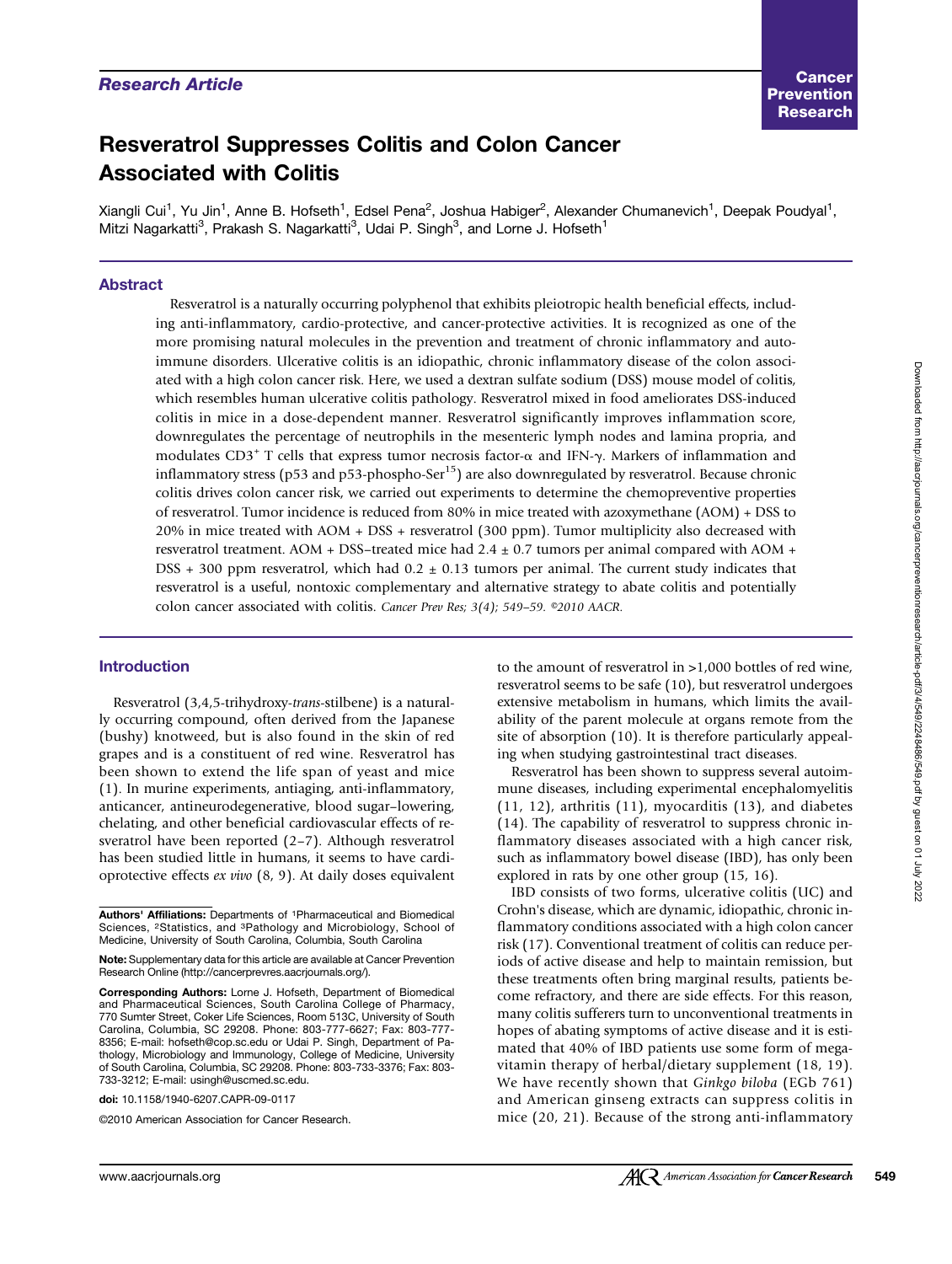properties of resveratrol, we hypothesized that this supplement will also work against colitis. Here, we provide data supporting such studies, indicating that resveratrol administered in the basal diet suppresses dextran sulfate sodium (DSS)–induced colitis and colon cancer associated with colitis in mice.

## Materials and Methods

#### Resveratrol characteristics

We used resveratrol obtained from Sigma Chemical Co. This is 3,4,5-trihydroxy-trans-stilbene (trans-resveratrol aglycone), which is a purified compound with the molecular formula  $C_{14}H_{12}O_3$ . The Certificate of Origin indicates it was originally purified and extracted from the bushy knotweed plant and is found to be >99% pure by both gas chromatography and TLC. The absorbance spectrum is consistent with its structure and is EmM (218 nm) = 21.5 (ethanol), EmM (306 nm) = 30.0 (ethanol), and EmM (320) = 29.1 (ethanol). The conditions used for gas chromatography were as follows: capillary column: 30 m × 0.32 mm ID with 0.25-μm particles; temperature (EC): injector 280, detector 280; flow rate: 25 cm/s He; column temperature program: 260 to 280EC at 4°/min; solvent: Sigma Sil A 10 mg/mL; volume injected: 1.0 μL; retention time: ∼5 min. The conditions used for TLC were as follows: system: silica gel plates; solvent: 30 parts n-butanol/20 parts pyridine/20 parts water/6 parts glacial acetic acid; detection: iodine vapor or methanolic sulfuric acid spray; sample dissolved at 50 mg/mL in acetone, spotted from 0.5 to 250 μg; Rf ∼0.7. It is a white powder with yellow cast and has a molecular weight of 228.2 g/mol. This product is stable at −20°C for at least 2 y. When added to the basal diet, we stored the diet at 4°C and changed the basal diet every 2 d during experiments. The diet comes from Research Diets, Inc. Resveratrol from Sigma is sent to Research Diets and mixed with a standard AIN-93M diet. Briefly, the diet preparation operator at Research Diets carefully weighs out each ingredient. With microingredients, such as the resveratrol, vitamin mix, and mineral mix, a premix is created to optimize the microingredient particle distribution in the diet. This micro-premix is then mixed with the main ingredients of the diet, and after diet is homogeneously mixed, it is sent for pelleting. The final amount of resveratrol was 75 to 300 ppm. As indicated in Fig. 1, although doses of 75 ppm were inadequate at suppressing colitis, doses of 150 and 300 ppm were successful. We therefore used these doses in subsequent mechanistic experiments. A dose of 150 ppm was used for mechanistic experiments described in Figs. 2 and 3; a dose of 300 ppm was used for mechanistic experiments described in Figs. 4 and 5. Importantly, after the resveratrol is mixed with the basal diet, it maintains its biological activity. The basal diet has a 4-mo expiration date from the



Fig. 1. Resveratrol inhibits colitis in mice exposed to DSS. Mice were treated as described in the text. Results are presented as a dot plot, with the lines representing the mean inflammation score among the group. Each dot represents an individual mouse, and the level of colon inflammation was quantified and graded blindly and independently by two trained pathologists as described in the text. These data are presented in this fashion to reflect three separate studies that were done. Based on findings from other studies in our lab (20, 21), we initially used 75 ppm resveratrol in the basal diet. This dose did not protect mice from DSS-induced colitis, so we initiated experiments with and without 150 ppm and with and without 300 ppm in the basal diet, as indicated in the figure. \*, P < 0.05, resveratrol (150 ppm) significantly reduced colitis compared with the DSS group alone; \*\*, P < 0.01, resveratrol (300 ppm) significantly reduced colitis compared with the DSS only group.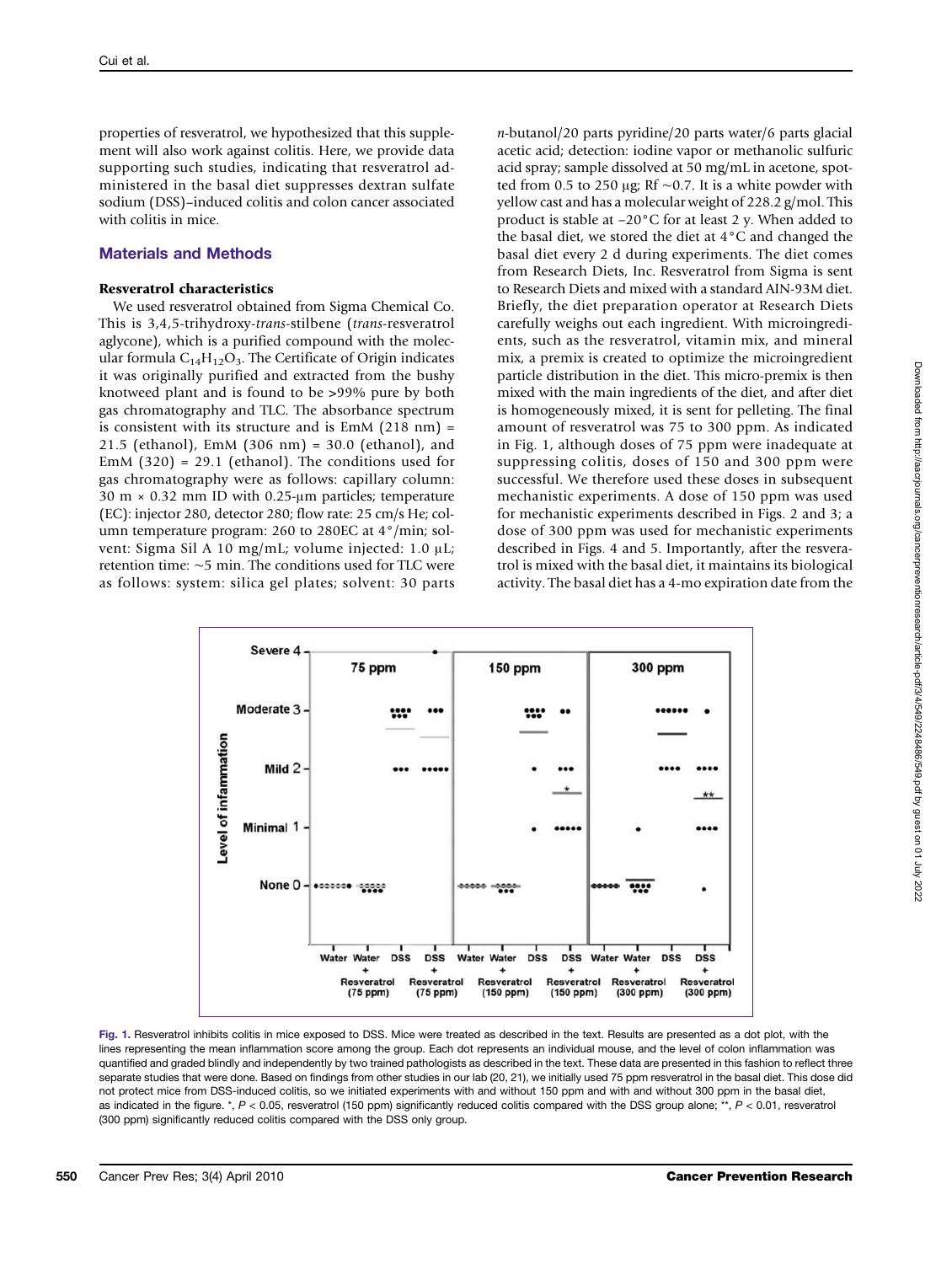Fig. 2. Resveratrol mediates T cells expressing IFN-γ and TNF-α after DSS induction. Splenic (A), MLN (B), and LP (C) lymphocytes were isolated from C57BL/6 mice that received water (control, white columns), 100 μL of resveratrol (RES) with water (white columns with dots) or water containing 1% DSS (black columns), and 150 ppm of resveratrol with DSS (dotted columns) in diets. Changes in number of T cells expressing IFN-γ and TNF-α were determined by flow cytometry. Columns, mean total number of cells; bars, SEM. Data represent the mean of three independent experiments involving five mice per group. For each experiment and group, the lymphocytes were pooled. \*, P < 0.05, resveratrol (150 ppm) significantly reduced colitis compared with the DSS only group.



time it is produced. We have tested the biological activity in five separate batches, and it maintained its biological activity in that it causes a 2- to 3-fold reduction in mouse colitis at 300 ppm

The dose of resveratrol we used (75-300 ppm) is the human equivalent dose of 58 to 232 mg daily, which is far below that considered safe in humans (up to 5,000 mg; ref. 10). Of note is that recommended dosages for oral dietary supplements range from 2.5 mg to 1 g for humans, and adverse effects of resveratrol have not been reported (10, 22). In addition, of note is that we used the commercially available aglycone formulation of resveratrol, whereas humans often consume resveratrol glucoside formulations. Resveratrol aglycone seems to represent the predominant form of resveratrol in tissues (23). Our calculation of the human equivalent amount of resveratrol consumed by mice uses the body surface area normalization method (24) with the following assumptions: a typical mouse eats 3.5 g diet daily and weighs 22 g; the average adult human weighs 60 kg. More specifically, here, diet contains 75 to 300 ppm resveratrol. A dose of 75 ppm equates to 75 mg/kg of diet. A mouse consumes 3.5 g diet daily. Therefore, 75 mg/1,000 g daily diet  $\times$  3.5 g diet/day = 0.2625 mg resveratrol extract daily. If a mouse weighs on average 22 g, then 0.2625 mg/22 g  $\times$  1,000 g/1 kg = 11.93 mg/kg daily. As discussed by Reagan-Shaw et al. (24), the human equivalent dose (mg/kg) = animal dose (mg/kg)  $\times$ (animal  $K_m/h$ uman  $K_m$ ). As such, human equivalent dose (mg/kg) for mouse =  $11.93$  mg/kg/(3/37) =  $0.967$  mg/kg. If an average human adult weighs 60 kg, this equates to 0.967 mg/kg  $\times$  60 kg = 58 mg daily for humans. The 58 mg (for 75 ppm)  $\times$  4 = 232 mg daily for human for 300 ppm. Mice consumed the same amount of diet daily (on average 3.5 g) regardless of it containing resveratrol (data not shown).

## Animals

Male and female C57BL/6 mice, 8 to 12 wk of age, weighing 20 to 25 g were obtained from The Jackson Laboratories and are under a breeding protocol at the University of South Carolina. All mice are kept in dedicated animal quarters and provided food [AIN-93M, described previously (20, 21)] and water *ad libitum*. Routine changing of cages, food, and water was done twice weekly by trained personnel. Care and use of animals was overseen by the Animal Resource Facility (ARF) of the University of South Carolina under the direction of our veterinarian. The ARF is fully accredited by the Association for Assessment and Accreditation of Laboratory Animal Care International and is registered with the U.S. Department of Agriculture (56-R-003). The ARF also has an active letter of Assurance of Compliance on file at the NIH.

## DSS mouse model of colitis

We have previously described our DSS model of colitis (refs. 20, 21; Supplementary Fig. S1). Briefly, 8- to 12-wk-old C57BL/6 mice received either water ad libitum or water containing 1% DSS. Resveratrol was mixed into the AIN-93M diet of indicated groups at 75 to 300 ppm (Research Diets), which is the human equivalent dose of approximately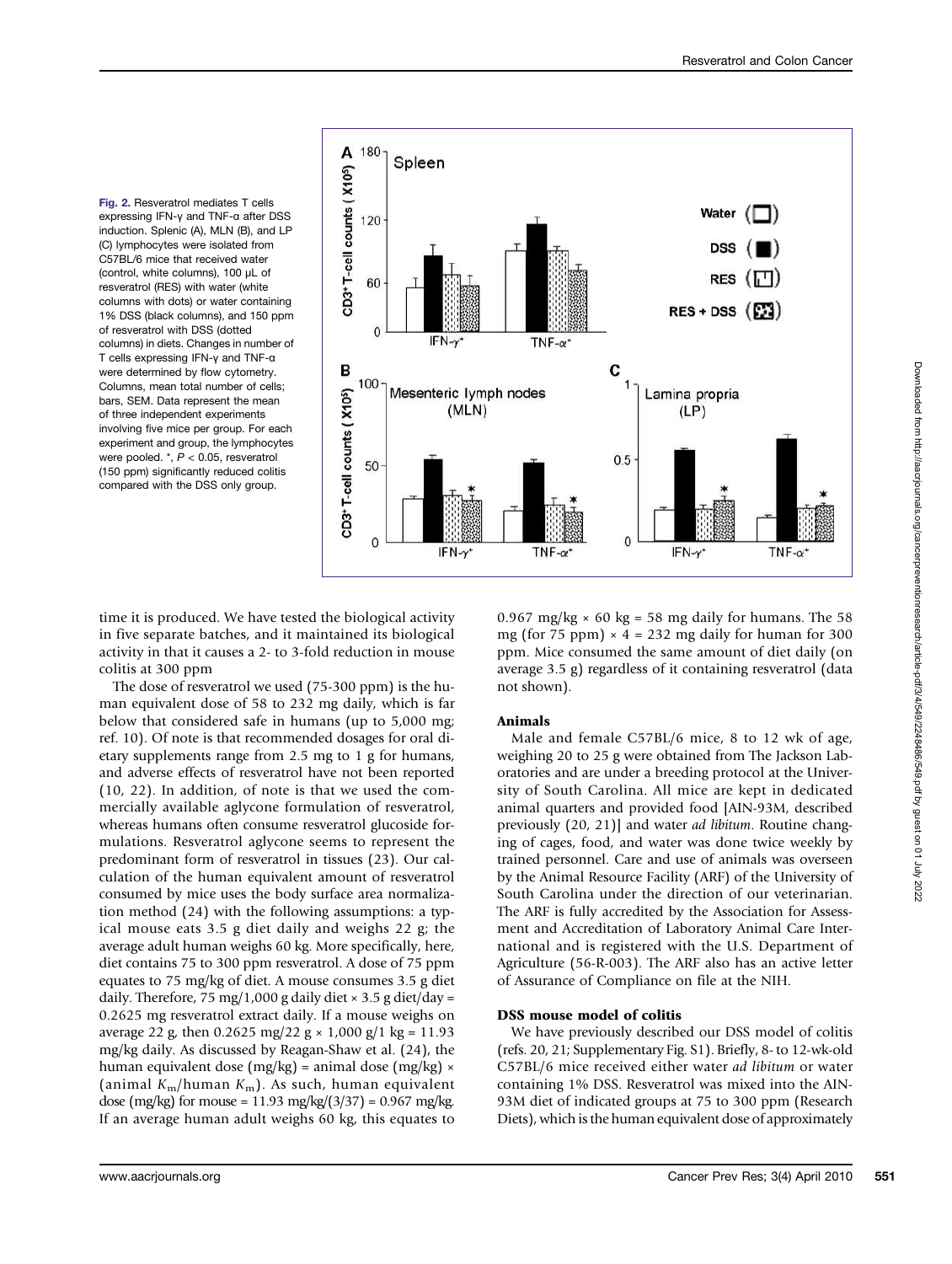

Fig. 3. Resveratrol modulates DSS-induced neutrophils during colitis. MLNs and LP lymphocytes were isolated from C57BL/6 mice that received water, 150 ppm of resveratrol with water or water containing 1% DSS, and 150 ppm of resveratrol with DSS and stained for CD3<sup>+</sup> T cells and neutrophils. The MLN or LP-derived CD3<sup>−</sup> lymphocytes were characterized for neutrophil expression (LY6G) by flow cytometry. The numbers in the top left quadrant indicate the total percentage of LY6G<sup>+</sup> neutrophils. Data are a representative experiment of three independent experiments. Each experiment involved pooled lymphocytes from five mice per groups.  $*$ ,  $P < 0.01$ , statistically significant differences between DSS + resveratrol–treated groups compared with the DSS alone group.

58 to 232 mg daily for humans, as described above. Basal diet ( $\pm$  resveratrol) was initiated 1 wk before the administration of DSS and continued throughout the experiment. DSS was given over 2.5 cycles (where each cycle in the DSS group consisted of 1% DSS in drinking water for 7 d followed by a 7-d interval with normal drinking water). At the end of the experiment, blood was collected and colon samples were washed with PBS, cut longitudinally, Swiss-rolled, and then formalin fixed and paraffin embedded.

## Azoxymethane/DSS-induced colon cancer model

We followed a modified protocol outlined recently by the Neurath group (25). Supplementary Fig. S2 outlines the time line. Briefly, mice were weighed and given a single i.p. injection of azoxymethane (AOM; 10 mg/kg) or vehicle (PBS) on experimental day 1. One week later, animals received either 1% DSS or normal drinking water concurrently with AIN-93M basal diet containing 0 or 300 ppm resveratrol. Chronic colitis and colon cancer were induced with a cyclical DSS treatment, which consisted of 7 d of 1% DSS followed by 14 d of normal water for a total of three cycles. The resveratrol was continued until the end of the experiment on day 70.

On day 70, the mice were weighed and euthanized, and their blood and tissues were harvested. Colons were cut longitudinally and fixed in 10% buffered formalin overnight. The colons were then stained with methylene blue and scored for the number of colonic neoplasms to determine the incidence (number of animals with at least one tumor) and multiplicity (number of tumors per animal) of neoplasms. Tumor area, based on length and width, was also calculated. Following photography, colons were rinsed with ice-cold PBS and processed for histopathology and immunohistochemistry by paraffin embedding.

## Quantifying inflammation

Slides were examined in a blind fashion by two individuals separately, as we have described previously (20, 21). Briefly, inflammation was graded by extent (focal, multifocal, diffuse, or extensive areas) and depth/penetration of inflammation [lamina propria (LP), into submucosa, into mucscularis propria, into subserosa] and then given a numerical value of 0 to 4, where 0 is none observed and 4 is severe inflammation and/or ulceration/erosion.

## Immunohistochemical staining

For immunohistochemical staining, serial sections of mouse colon tissues (processed as described above) were incubated with antibodies against inducible nitric oxide synthase (iNOS; mouse monoclonal clone 5D5-H7; diluted 1:10,000; Research & Diagnostic Antibodies), cyclooxygenase-2 (COX-2; rabbit polyclonal; diluted 1:20,000; Cayman Chemical), tumor necrosis factor-α (TNF-α; mouse monoclonal, clone P/T2; diluted 1:50,000; Abcam), p53 (mouse monoclonal, clone Pab 122; diluted 1:1,000,000; Exalpha Biologicals, Inc.), or p53-phospho- $Ser<sup>15</sup>$  (mouse monoclonal, anti-phospho-Ser<sup>15</sup>, clone 16G8; diluted 1:20,000; Cell Signaling). To ensure even staining and reproducible results, sections were incubated by slow rocking overnight in primary antibodies (4°C) using the Antibody Amplifier (ProHisto, LLC). Following incubation with primary antibody, sections were processed using EnVision+ System-HRP kits (DakoCytomation) according to kit protocols or using a Mouse-on-Mouse kit (Vector Laboratories) if antibodies were mouse monoclonals. The chromogen was 3,3′-diaminobenzidine and sections were counterstained with 1% methyl green. The positive control tissue was colon cancer sections. These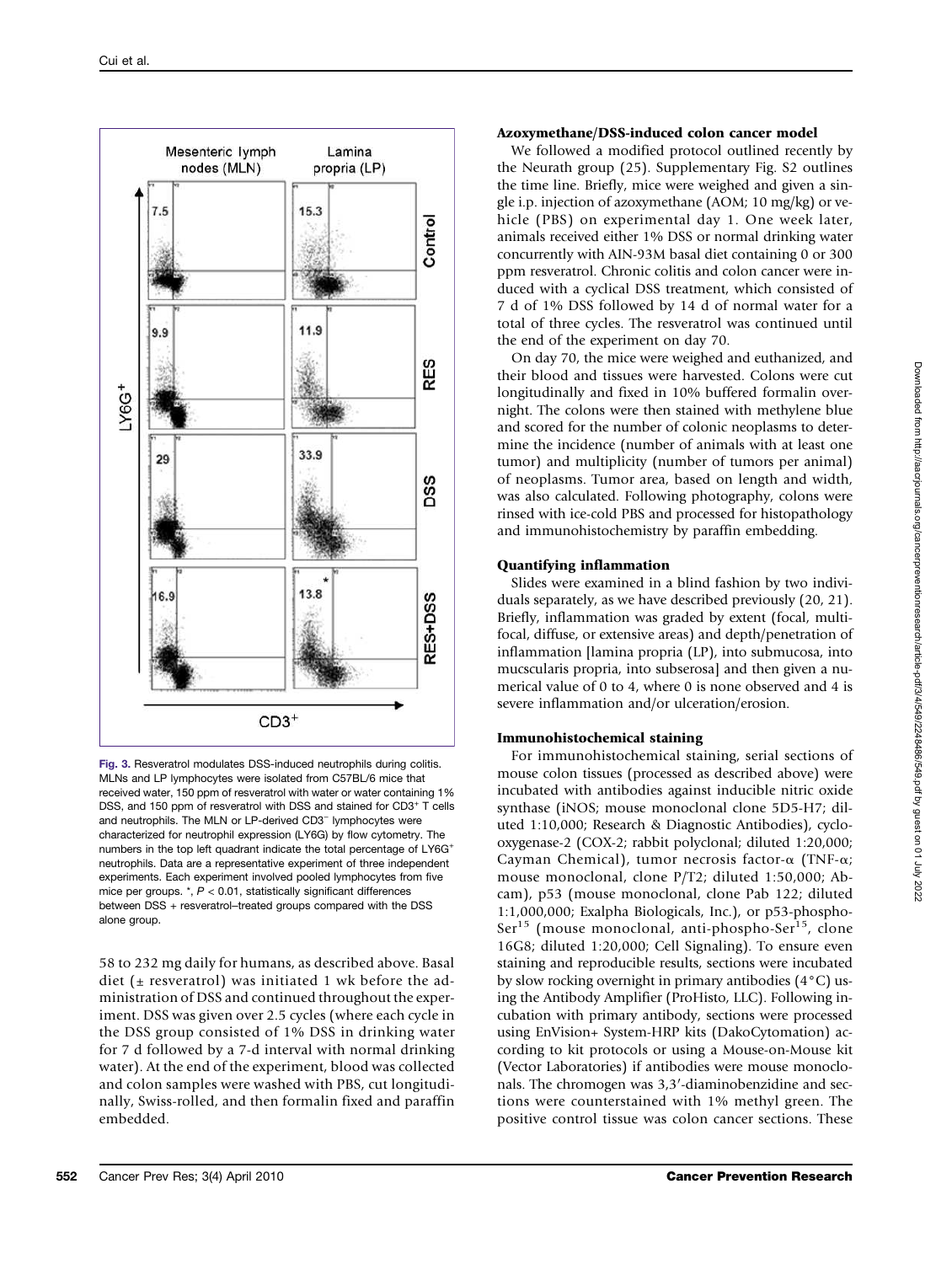sections were highly positive for iNOS, COX-2, TNF-α, p53, and p53-phospho-Ser<sup>15</sup>.

Stained tissues were examined for intensity of staining using a method similar to that previously described (26). Intensity of staining in tumor sections was evaluated independently by blinded investigators. For each tissue section, the percentage of positive cells was scored on a scale of 0 to 4 for the percentage of tissue stained: 0 (0% positive cells), 1 (<10%), 2 (11-50%), 3 (51-80%), or 4 (>80%). Staining intensity was scored on a scale of 0 to 3: 0, negative staining; 1, weak staining; 2, moderate staining; or 3, strong staining. The two scores were multiplied resulting in an immunoreactivity score value ranging from 0 to 12.

## Cell isolation

Spleens from individual mice were mechanically dissociated and RBCs were lysed with lysis buffer (Sigma).

Single-cell suspensions of spleen and colon mesenteric lymph nodes (MLN) were passed through a sterile wire screen (Sigma). Cell suspensions were washed twice in RPMI 1640 (Sigma) and stored in medium containing 10% fetal bovine serum on ice until used after 1 to 2 h. The small intestine and colon was cut into 1-cm stripes and stirred in PBS containing 1 mmol/L EDTA at 37°C for 30 min. The cells from intestinal LP were isolated as described previously (27). In brief, the LP was isolated by digesting intestinal tissue with collagenase type IV (Sigma) in RPMI 1640 (collagenase solution) for 45 min at 37°C with moderate stirring. After a 45-min interval, the released cells were centrifuged and stored in complete medium and mucosal pieces were replaced with fresh collagenase solution. This was repeated twice. LP cells were further purified using a discontinuous Percoll (Pharmacia) gradient collecting at the 40% to 75% interface. Lymphocytes were maintained in complete medium, which consisted of RPMI



Fig. 4. Resveratrol suppresses the players involved in inflammation (iNOS, COX-2, and TNF-α). Tissues from experiments done for Fig. 1 (300 ppm resveratrol) were examined for iNOS, COX-2, and TNF-α by immunohistochemistry using the Antibody Amplifier rocked on a laboratory rocker to ensure even staining and reproducible results. A, representative staining of indicated end points in serial sections from water ( $n = 5$ ), DSS ( $n = 10$ ), and DSS + resveratrol (n = 10) groups. Positive staining is brown colored. Magnification, ×200. B, quantification of indicated end points. All three markers were elevated in the DSS-treated group and suppressed when the DSS-treated group was fed resveratrol (300 ppm). \*, P < 0.01, significant reduction in % positive cells in the resveratrol + DSS group compared with the DSS group.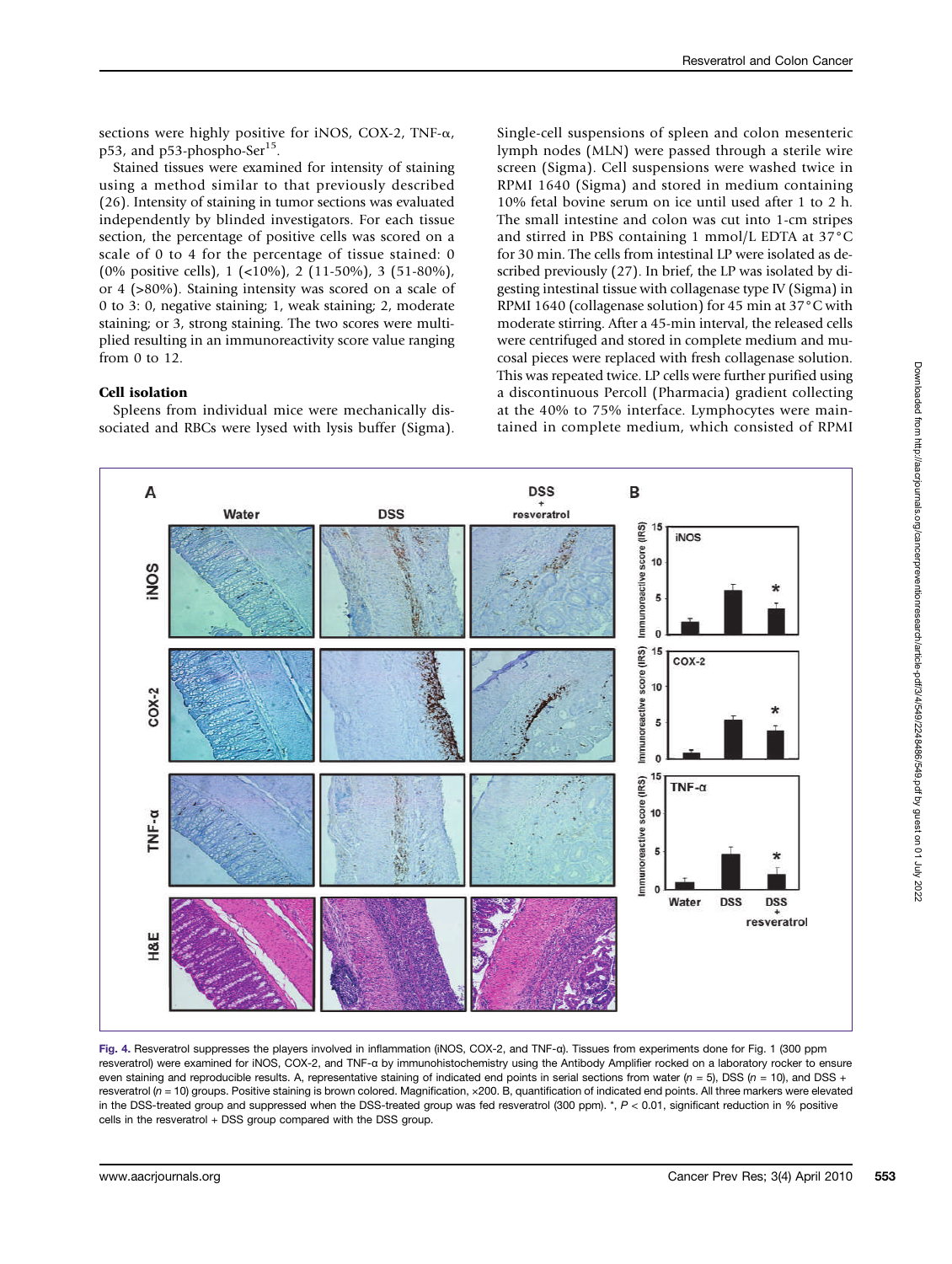

Fig. 5. Resveratrol suppresses the players involved in inflammatory stress (p53 and p53-phospho-Ser<sup>15</sup>). Tissues from experiments done for Fig. 1 (300 ppm resveratrol) were examined for p53 and p53-phospho-Ser<sup>15</sup> by immunohistochemistry using the Antibody Amplifier rocked on a laboratory rocker to ensure even staining and reproducible results. A, representative staining of indicated end points in serial sections from water  $(n = 5)$ . DSS  $(n = 10)$ . and DSS + resveratrol ( $n = 10$ ) groups. Positive staining is brown colored. Magnification,  $\times$ 200. B, quantification of indicated end points. Both markers were elevated in the DSS-treated group and suppressed when the DSS-treated group was fed resveratrol (300 ppm). \*, P < 0.01, significant reduction in % positive cells in the resveratrol + DSS group compared with the DSS group alone.

1640 supplemented with 10 mL/L of nonessential amino acids (Mediatech), 1 mmol/L sodium pyruvate (Sigma), 10 mmol/L HEPES (Mediatech), 100 units/mL penicillin, 100 μg/mL streptomycin, 40 μg/mL gentamicin (Elkins-Sinn, Inc.), 50 μmol/L mercaptoethanol (Sigma), and 10% FCS (Atlanta Biologicals).

## Flow cytometry analysis

Cells from the spleen, MLN, and LP were freshly isolated as described above for each experimental group. Fluorescence-activated cell sorting (FACS) cell surface antigen staining cells were preblocked with Fc receptors for 15 min at 4°C. The cells were washed with FACS staining buffer (PBS with 1% bovine serum albumin) and then stained with CY-conjugated anti-CD3 (145-2C11) and FITC-conjugated LY6G (neutrophils; BD Pharmingen) for 30 min with occasional shaking at 4°C. The cells were washed twice with FACS staining buffer and resuspended in BD Cytofix/Cytoperm (BD Pharmingen) solution for 20 min. Again, cells were washed twice in BD Perm/Wash solution. For intracellular cytokines, resuspended fixed permeabilized cells were stained with predetermined allophycocyanin fluorochrome–conjugated anti-cytokine antibody (TNF- $\alpha$  and IFN- $\gamma$  for 30 min at 4°C in the dark). Lymphocytes were then washed with FACS thoroughly

staining buffer and analyzed by flow cytometry (FC 500, Beckman Coulter).

## Statistical analysis

With inflammation as an end point, a  $\chi^2$  contingency table analysis was done on the DSS and DSS plus resveratrol groups to determine if there was a statistically significant difference in their inflammation scores. For immunohistochemical quantification, mean differences between groups were compared by one-way ANOVA with Scheffe multiple comparison tests. For flow cytometry data, differences between groups were compared using a two-tailed paired Student's t test or an unpaired Mann-Whitney U test. The results were analyzed using the Stat-View II statistical program (Abacus Concepts, Inc.) and Microsoft Excel (Microsoft) for Macintosh computers. Single-factor variance ANOVA analyses were used to evaluate groups. Tumor incidence was examined using a Fisher's exact test, which is equivalent to a test for binomial proportions. Because the usual assumptions underlying the ANOVA test are not satisfied, in assessing the significance of the F-statistic value from the ANOVA table, instead of using the F-distribution, we used a permutation distribution to examine tumor multiplicity. Finally, a nonparametric Kruskal-Wallis test was used to compare mean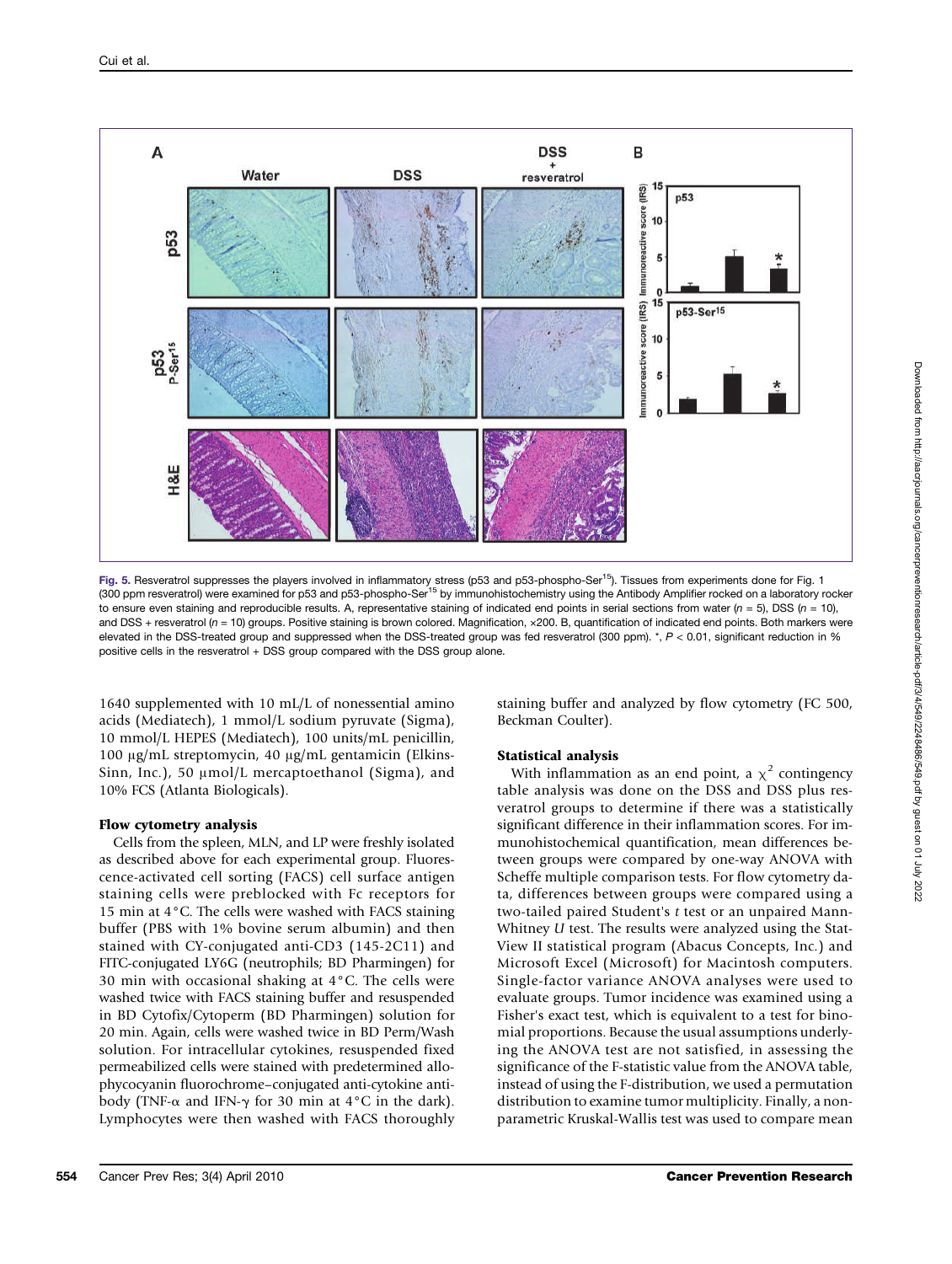tumor volume. The P value chosen for significance in this study was 0.05.

#### **Results**

#### Resveratrol attenuates DSS-induced colitis in a dose-dependent manner

There is increasing evidence that resveratrol targets many key players in inflammation (28, 29). UC is a strong risk factor for colon cancer (17), with chronic inflammatory disease associated with overactive inflammatory cells infiltrating in the colon. Based on this information, we tested the hypothesis that resveratrol can suppress colitis in mice. To test this hypothesis, we used the DSS-induced model of colitis, with and without resveratrol (75, 150, or 300 ppm) treatment. We did not observe any phenotypic characteristics of toxicity (e.g., moribund and weight loss) at any doses of resveratrol used in our studies, and the "no observed adverse effect level" for murine species is 300 mg/kg/d (22). A dose of 300 ppm (the highest dose we used) is equivalent to 42 mg/kg/d in mice, so this lack of toxicity was predicted.

Figure 1 shows that mice fed resveratrol were protected from DSS-induced colitis at doses of 150 ppm ( $P < 0.05$ ) versus DSS treated) and 300 ppm  $(P < 0.01$  versus DSS treated) resveratrol. These data are supported by other end points in our experiment. Colon lengths were measured because a short colon is indicative of heavy inflammation (20, 21). Compared with the control (water-treated) group  $(6.8 \pm 0.1 \text{ cm})$ , colon length decreased in the DSS-treated group (5.4  $\pm$  0.1 cm;  $P < 0.01$ ) but not in the DSS + resveratrol–treated group (6.3  $\pm$  0.2 cm). Interestingly, colon length increased significantly ( $P < 0.01$ ) in the water + resveratrol group (8.1  $\pm$  0.2 cm) compared with the water only group (6.8  $\pm$  0.1 cm). These results clearly indicate that the resveratrol treatment prevents colitis progression and abrogate the disease as evidenced by the colitis score and colon length.

#### Characteristics of T helper cells during DSS-induced colitis after resveratrol treatment

Next, we examined whether resveratrol has any effect on systemic cytokine expression after DSS induction. Flow cytometry analysis revealed that  $CD3^+$  T cells (mainly  $CD4^+$ T cells) from the MLNs and LP express TNF-α and IFN-γ during DSS-induced acute colitis. DSS-induced mice with acute colitis shows increased numbers of CD3<sup>+</sup> T cells that express TNF- $\alpha$  and IFN- $\gamma$  in the MLNs and the number of similar cells in the LP (Fig. 2). However, resveratrol treatment significantly reduced the number of CD3<sup>+</sup> T-cell infiltrates that express TNF- $\alpha$  and IFN- $\gamma$  in the MLNs and LP with acute colitis after DSS induction compared with the controls mice and/or mice that received DSS alone (Fig. 2). We did not observe a decline in the number of splenic CD3<sup>+</sup> T cells expressing IFN-γ and/or TNF-α in mice treated with resveratrol compared with DSS-induced mice. Taken together, these results indicate that resveratrol treatment downregulates systemic TNF-α–expressing and

IFN-γ–expressing T cells in the MLN and LP compared with similar cells obtained from DSS-induced mice with any treatment.

#### Resveratrol inhibits neutrophil infiltration in DSS-induced mice

Neutrophils are among the first cell type to arrive at a site of inflammation. In UC, neutrophil activation, migration, and degranulation are important effector mechanisms of intestinal damage (30). In addition, circulating and activated neutrophils, a major source of inflammatory cytokines, are elevated in the UC patients. Further, it has been hypothesized in recent reports that neutrophils are involved in DSS-induced colonic mucosal injury. Several lines of evidence support this hypothesis: (a) colonic mucosal ICAM-1 expression is enhanced at an early stage of the inflammatory cascade in DSS-induced colitis (31) and (b) numerous neutrophils accumulate in DSS-treated colonic mucosa and selective depletion of neutrophils by a monoclonal antibody reduces DSS-induced colitis (32). Based on this knowledge, we next examined the percentage changes in mucosal neutrophil expression after resveratrol treatment in DSS-induced colitis. Interestingly, we noticed a dramatic increase in percentage of neutrophils in the DSS-challenged group of mice compared with the other groups of mice in the MLN and LP (Fig. 3). At the same time, resveratrol significantly reduced the percentage of neutrophils in MLN and LP compared with control or DSS alone group. Taken together, these results indicate that the number of neutrophils increased both at MLN and LP sites after DSS induction and resveratrol significantly reduced these numbers.

#### Resveratrol suppresses markers of inflammation

To further quantify the effect of resveratrol on inflammatory markers in vivo, we examined iNOS, COX-2, and TNF- $\alpha$  expression. Tissues from the experiment using 300 ppm resveratrol were used for these purposes. Immunohistochemical staining was accomplished by rocking slides using the Antibody Amplifier to ensure even, consistent, sensitive, and reproducible staining. Figure 4A shows representative sections of end point as indicated. Figure 4B shows quantification of each staining. Overall, iNOS, COX-2, and TNF-α levels were reduced in DSS-treated mice consuming 300 ppm resveratrol compared with DSS-treated mice consuming regular basal diet.

#### Resveratrol suppresses markers of inflammatory stress

p53 is a key biosensor of inflammatory stress. Because p53 is activated by phosphorylation at Ser<sup>15</sup> during inflammatory stress (33), we also probed tissue sections for these markers. Figure 5A shows representative sections of end points as indicated. These were serial sections of the same mice shown in Fig. 4A. Figure 5B shows quantification of staining. Overall,  $p53$  and  $p53$ -phospho-Ser<sup>15</sup> levels were reduced in DSS-treated mice consuming 300 ppm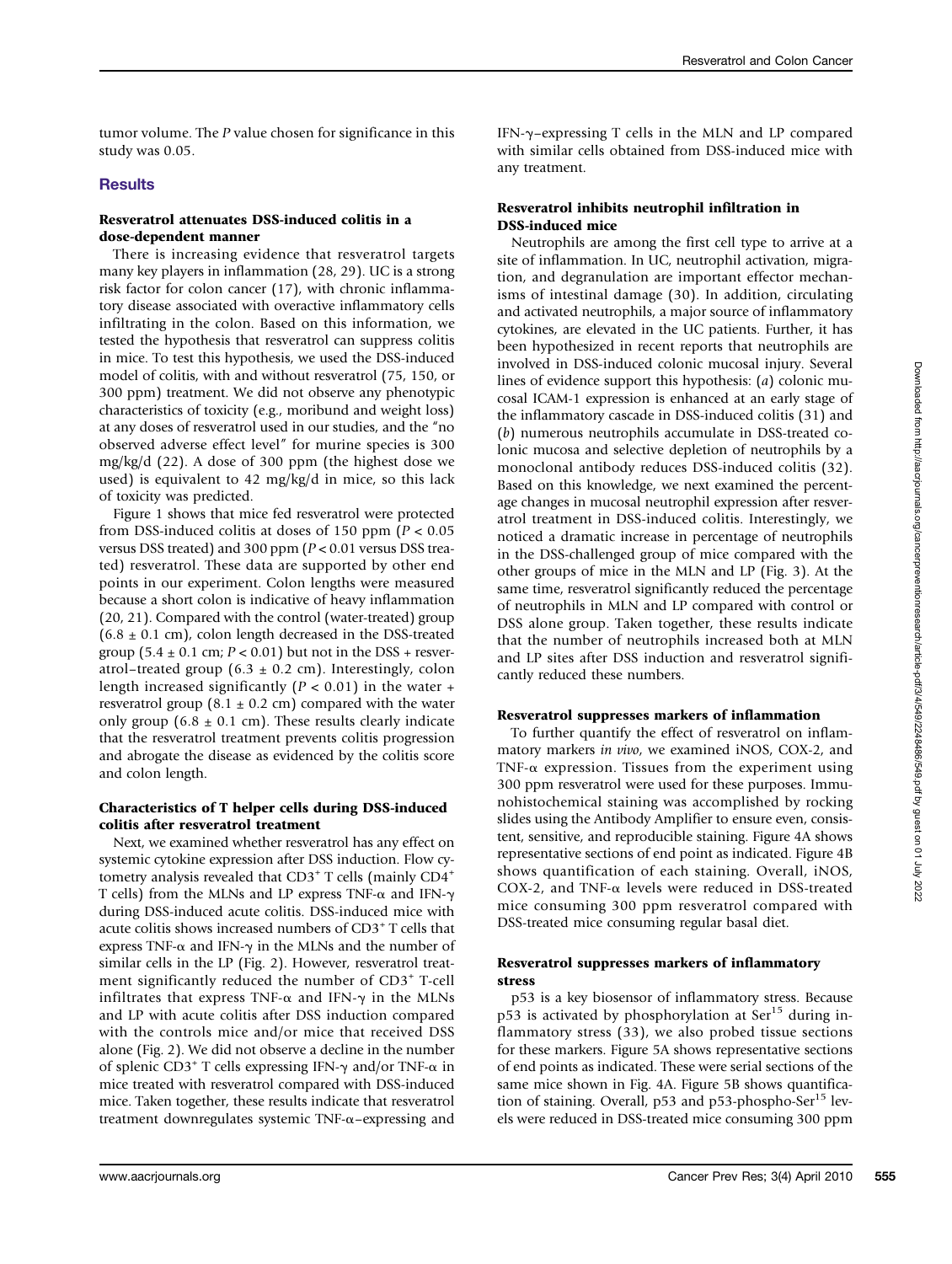resveratrol compared with DSS-treated mice consuming regular basal diet.

### Resveratrol suppresses colon cancer associated with colitis

We have shown that resveratrol suppresses colitis. Because both mice and humans with chronic colitis are at a high risk for colon cancer, here, we tested the hypothesis that resveratrol prevents the onset of colon cancer in a mouse model of colitis-driven colon cancer. Table 1 shows that 80% (8 of 10) of mice treated with AOM + DSS had colon tumors. The mice treated with AOM + DSS + resveratrol (300 ppm) had a tumor incidence of 20% (2 of 10). This difference was statistically significant using a Fisher's exact test  $(P < 0.05)$ .

Tumor multiplicity (number of tumors per animal) also decreased with resveratrol treatment (Table 1). The total number of macroscopic lesions in the AOM + DSS group was 23 and the total number of macroscopic lesions in the AOM + DSS + resveratrol group was 2. Permutation distribution analysis found similar results to that of tumor incidence. The difference between the AOM + DSS ( $2.4 \pm 0.7$ ) tumors per animal) and AOM + DSS + 300 ppm resveratrol (0.2  $\pm$  0.13 tumors per animal) was statistically significant ( $P < 0.05$ ). Finally, although tumor volume (mm<sup>2</sup>) was decreased with resveratrol treatment (Table 1), this difference was not statistically significant.

Supplementary Fig. S3A shows colon sections representative of the indicated group. Supplementary Fig. S3 shows H&E histologic sections of each group as indicated. On histologic evaluation of the tumors, we found that there were no invasive cancers, consistent with other similar studies (34, 35). In the AOM + DSS–treated group, 25% of the lesions were adenomas with low-grade dysplasia, and 47% were adenomas with high-grade dysplasia. The remaining lesions (28%) were carcinoma in situ. In contrast, in the AOM + DSS + 300 ppm resveratrol–treated group, more than double the lesions (58%) were adenomas with low-grade dysplasia and less lesions were adenomas with high-grade dysplasia (16%) as well as carcinoma in situ (26%). Although initially surprising that no adenocarcinomas were observed, the tumor histology varies greatly depending on many factors, including mouse strain (36), housing conditions affecting intestinal microflora (37), as well as the AOM/DSS treatment regimen. We

used 1% DSS here, which is relatively low compared with other studies, which have used up to 4% DSS (38). A recent study on C57BL/6 mice (the same strain of mouse used here) using 3% DSS also found no evidence of invasive colorectal adenocarcinomas (35).

# **Discussion**

Although there has been progress into the treatment of UC (39), current strategies often bring side effects with marginal results and have population-specific efficacy. Alternative treatment strategies are therefore needed. We show here that the consumption of resveratrol, a popular ingredient in red wine and the skin of red grapes, is nontoxic and capable of suppressing colitis in mice at 150 and 300 ppm in the diet. This agrees with one other group who has shown that resveratrol suppresses colitis induced by trinitrobenzenesulfonic acid (TNBS) in rats (15, 16). Resveratrol in those studies was administered by oral gavage at 5 to 10 mg/kg/d. By mixing resveratrol in the basal diet, we were able to generate similar results in mice, in that 150 and 300 ppm (equivalent to 21 and 42 mg/kg/d, respectively, in mice and 116 and 232 mg/kg/d, respectively, in humans) suppress DSS-induced colitis.

Consistent with the known antioxidant and anti-inflammatory properties of resveratrol, immunohistochemical staining for iNOS, COX-2, and TNF-α was also reduced in mice drinking DSS-spiked water and consuming resveratrol. These end points (iNOS, COX-2, and TNF- $\alpha$ ) are key mediators of colitis (40–45). The mechanism of resveratrol in the inhibition of these molecules is a subject of further detailed investigation. Recent studies indicate that resveratrol inhibits the nuclear translocation and activation of NF-κB, which transcriptionally regulates iNOS and COX-2 (46–50). Similarly, suppression of resveratrol has been shown to suppress COX-2 expression by blocking the activation of mitogen-activated protein kinases and activator protein-1 (51). Because TNF- $\alpha$  transcriptionally regulates iNOS and COX-2 (52, 53), the ability of resveratrol to inhibit gene expression of TNF- $\alpha$  (54) may also be a mechanistic link between such molecules and the suppression of colitis.

Elevated TNF- $\alpha$  is associated with both human IBD and murine colitis (32). Reports from other studies indicate that TNF- $\alpha$  production plays an important role in

| <b>Table 1.</b> Tumor incidence and multiplicity in mice treated with AOM/DSS $\pm$ resveratrol |    |                                            |                                                        |                                                   |
|-------------------------------------------------------------------------------------------------|----|--------------------------------------------|--------------------------------------------------------|---------------------------------------------------|
| Group                                                                                           | n  | % Animals with colon<br>tumors (incidence) | No. tumors per animal<br>(multiplicity), mean $\pm$ SE | Average size of tumors<br>$(mm2)$ , mean $\pm$ SE |
| $AOM + DSS$                                                                                     | 10 | 80%                                        | $2.4 \pm 0.7$                                          | $1.4 \pm 0.3$                                     |
| $AOM +$ resveratrol                                                                             | 10 | 0%                                         | 0                                                      |                                                   |
| $AOM + DSS + resveratrol$                                                                       | 10 | $20\%$ *                                   | $0.2 \pm 0.13^*$                                       | $1.1 + 0.4$                                       |

\*Significant difference from AOM + DSS–treated group (see Materials and Methods for statistics).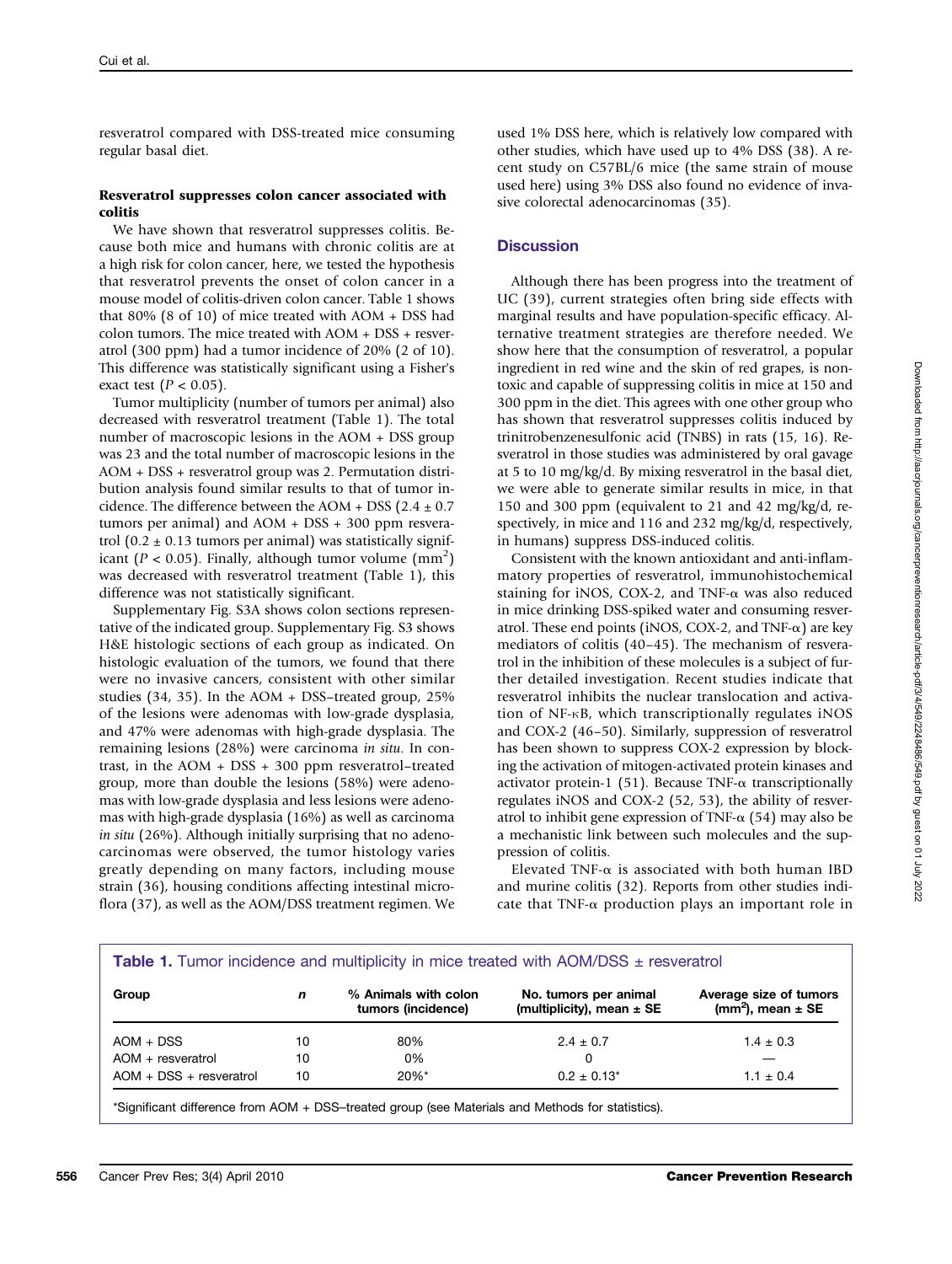TNBS-induced chronic colitis (55). IFN-γ also plays a critical role in the induction and progression of colitis (56). In the present study, we show that mucosal and/or systemic TNF-α and IFN-γ expression was decreased by resveratrol treatment in mice after DSS induction. These results agree with previous published in vivo and in vitro data, where resveratrol has been shown to reduce the level of inflammatory cytokines and inflammatory cell infiltrates in the colon (15, 16, 57, 58).

Neutrophils significantly contribute to the pathogenesis of IBD. Disease activity in UC is linked to an influx of neutrophils in the mucosa and subsequently in the intestinal lumen, resulting in the formation of crypt abscesses. It has been reported in the past that in rats, monoclonal antibody–mediated depletion of neutrophils decreases several parameters of DSS-induced colitis (32). In another study, it has been shown that blockade of neutrophil adhesion with the CD11b/CD18 antibody reduced the cellular infiltrates in rectal administration of TNBS-induced colitis (59). Recently, it has been shown that neutrophil elastase enzyme activity is significantly elevated in both plasma and colonic mucosal tissues in UC patients and ONO-5046 (neutrophil elastase–specific inhibitors) exerts therapeutic effect in DSS-induced colitis by correcting weight loss and inflammation scores (60). In the present study, we have shown that the percentage of neutrophils in MLN and LP significantly increased in the DSS-induced mice compared with naive mice. The resveratrol treatment significantly diminished the neutrophil numbers compared with DSS-induced mice. The present study corroborates the above findings and suggests that resveratrol might be a nontoxic, alternative medicine strategy for the treatment of DSS-induced colitis.

Inflammatory stress is associated with the phosphorylation of  $p53$  and Ser<sup>15</sup> and subsequent  $p53$  stabilization (33). Therefore, another key finding is that mice drinking DSS water and consuming resveratrol have suppressed expression of p53 and p53-Ser<sup>15</sup> phosphorylation. This has been observed in other diseases associated with inflammatory stress. For example, resveratrol suppresses induced expression of p53 in a rat diabetic nephropathy model (61). The consequences of this finding are currently being explored. For example, it is possible that p53 is a target of resveratrol-induced apoptosis or senescence of inflamma-

## **References**

- 1. Howitz KT, Bitterman KJ, Cohen HY, et al. Small molecule activators of sirtuins extend Saccharomyces cerevisiae lifespan. Nature 2003: 425:191–6.
- 2. Bishayee A. Cancer prevention and treatment with resveratrol: from rodent studies to clinical trials. Cancer Prev Res 2009;2: 409–18.
- 3. Udenigwe CC, Ramprasath VR, Aluko RE, Jones PJ. Potential of resveratrol in anticancer and anti-inflammatory therapy. Nutr Rev 2008; 66:445–54.
- 4. Rocha-Gonzalez HI, Ambriz-Tututi M, Granados-Soto V. Resveratrol: a natural compound with pharmacological potential in neurodegenerative diseases. CNS Neurosci Ther 2008;14:234–47.
- 5. Baxter RA. Anti-aging properties of resveratrol: review and report of a

## tory cells during colitis. To this end, resveratrol has been shown to induce apoptosis in cancer cells through a p53-mediated mechanism (62). Similarly, resveratrol induces cell cycle arrest in HCT 116 colon cancer cells but not in their p53<sup>-/-</sup> isogenic counterpart (63), possibly through the promotion of binding of p53 to the cell cycle inhibitor p21 (62, 64). All studies are consistent with the hypothesis that resveratrol not only induces p53 to drive apoptosis (65) but uses the p53 molecule as a molecular node to induce apoptosis.

As a natural extension to our data, here, we also carried out experiments to determine the chemopreventive properties of resveratrol against colitis-driven colon cancer. Although resveratrol is protective against colon cancer previously (2), to our knowledge, this is the first time resveratrol has been shown to reduce tumorigenesis associated with colitis. This is consistent with the hypothesis that the ability of resveratrol to suppress colitis is responsible for its chemopreventive properties. This is not surprising, given the close link between inflammation and cancer (66, 67). Overall, results presented here indicate that resveratrol is a viable, nontoxic therapeutic agent for the treatment of UC and is a potential candidate for the chemoprevention of colon cancer in this population.

#### Disclosure of Potential Conflicts of Interest

L.J. Hofseth has a patent pending for Antibody Amplifier, used in immunohistochemistry here. The other authors disclosed no potential conflicts of interest.

#### Acknowledgments

We thank the Pathology Core (Dr. William Hrushesky, Director), Administrative Core (Dr. Frank Berger, Director), Mouse Core (Dr. Marj Pena, Director), and Imaging/Histology Core supported by the Center for Colon Cancer Research (supported by NIH grant P20RR17698-01).

#### Grant Support

NIH grants 1R03CA141758-01 (L.J. Hofseth) and 1P01AT003961-01A1 (P.S. Nagarkatti, L.J. Hofseth, and M. Nagarkatti).

The costs of publication of this article were defrayed in part by the payment of page charges. This article must therefore be hereby marked advertisement in accordance with 18 U.S.C. Section 1734 solely to indicate this fact.

Received 06/12/2009; revised 11/06/2009; accepted 11/16/2009; published OnlineFirst 03/23/2010.

potent new antioxidant skin care formulation. J Cosmet Dermatol 2008;7:2–7.

- 6. Das S, Das DK. Resveratrol: a therapeutic promise for cardiovascular diseases. Recent Patents Cardiovasc Drug Discov 2007;2:133–8.
- 7. Palsamy P, Subramanian S. Resveratrol, a natural phytoalexin, normalizes hyperglycemia in streptozotocin-nicotinamide induced experimental diabetic rats. Biomed Pharmacother 2008;62:598–605.
- 8. Gresele P, Pignatelli P, Guglielmini G, et al. Resveratrol, at concentrations attainable with moderate wine consumption, stimulates human platelet nitric oxide production. J Nutr 2008;138:1602–8.
- Rakici O, Kiziltepe U, Coskun B, et al. Effects of resveratrol on vascular tone and endothelial function of human saphenous vein and internal mammary artery. Int J Cardiol 2005;105:209–15.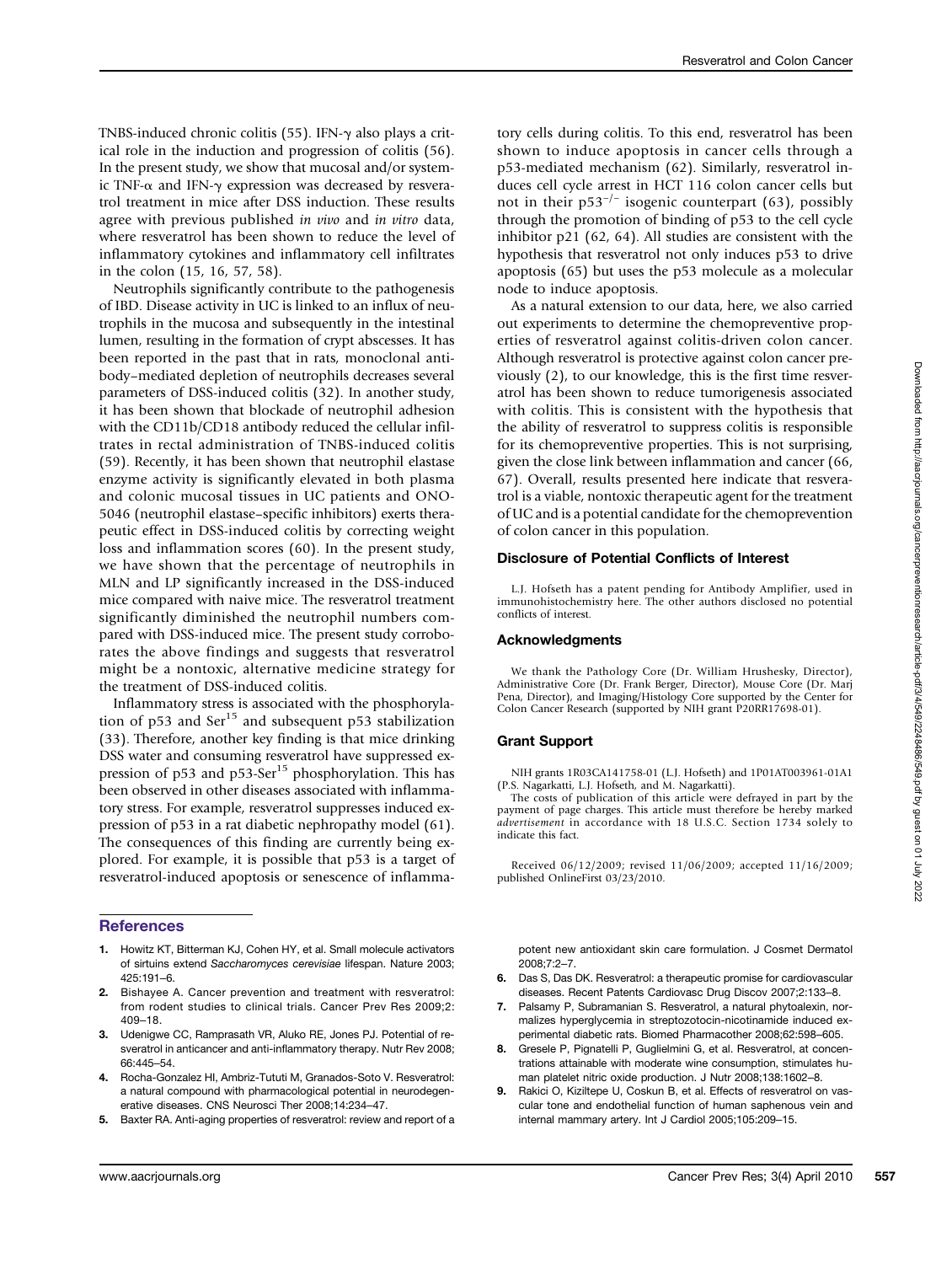- 10. Boocock DJ, Faust GE, Patel KR, et al. Phase I dose escalation pharmacokinetic study in healthy volunteers of resveratrol, a potential cancer chemopreventive agent. Cancer Epidemiol Biomarkers Prev 2007;16:1246–52.
- 11. Singh NP, Hegde VL, Hofseth LJ, et al. Resveratrol (trans-3,5,4′ trihydroxystilbene) ameliorates experimental allergic encephalomyelitis, primarily via induction of apoptosis in T cells involving activation of aryl hydrocarbon receptor and estrogen receptor. Mol Pharmacol 2007;72:1508–21.
- 12. Imler TJ, Jr., Petro TM. Decreased severity of experimental autoimmune encephalomyelitis during resveratrol administration is associated with increased IL-17(+)IL-10(+) T cells, CD4(−) IFN-γ(+) cells, and decreased macrophage IL-6 expression. Int Immunopharmacol 2009;9:134–43.
- 13. Yoshida Y, Shioi T, Izumi T. Resveratrol ameliorates experimental autoimmune myocarditis. Circ J 2007;71:397–404.
- 14. Aribal-Kocaturk P, Kavas GO, Buyukkagnici DI. Pretreatment effect of resveratrol on streptozotocin-induced diabetes in rats. Biol Trace Elem Res 2007;118:244–9.
- 15. Martin AR, Villegas I, La Casa C, de la Lastra CA. Resveratrol, a polyphenol found in grapes, suppresses oxidative damage and stimulates apoptosis during early colonic inflammation in rats. Biochem Pharmacol 2004;67:1399–410.
- 16. Martin AR, Villegas I, Sanchez-Hidalgo M, de la Lastra CA. The effects of resveratrol, a phytoalexin derived from red wines, on chronic inflammation induced in an experimentally induced colitis model. Br J Pharmacol 2006;147:873–85.
- 17. Itzkowitz SH, Yio X. Inflammation and cancer IV. Colorectal cancer in inflammatory bowel disease: the role of inflammation. Am J Physiol Gastrointest Liver Physiol 2004;287:G7–17.
- 18. Hilsden RJ, Verhoef MJ, Best A, Pocobelli G. Complementary and alternative medicine use by Canadian patients with inflammatory bowel disease: results from a national survey. Am J Gastroenterol 2003;98:1563–8.
- 19. Head K, Jurenka JS. Inflammatory bowel disease. Part II. Crohn's disease—pathophysiology and conventional and alternative treatment options. Altern Med Rev 2004;9:360–401.
- 20. Jin Y, Kotakadi VS, Ying L, et al. American ginseng suppresses inflammation and DNA damage associated with mouse colitis. Carcinogenesis 2008;29:2351–9.
- 21. Kotakadi VS, Jin Y, Hofseth AB, et al. Ginkgo biloba extract EGb 761 has anti-inflammatory properties and ameliorates colitis in mice by driving effector T cell apoptosis. Carcinogenesis 2008; 29:1799–806.
- 22. Haneke KE. trans-Resveratrol: review of toxicological literature. Research Triangle Park (NC): National Institute of Environmental Health Sciences; 2002. p. 1–64.
- 23. Abd El-Mohsen M, Bayele H, Kuhnle G, et al. Distribution of  $[^3H]$ trans-resveratrol in rat tissues following oral administration. Br J Nutr 2006;96:62–70.
- 24. Reagan-Shaw S, Nihal M, Ahmad N. Dose translation from animal to human studies revisited. FASEB J 2008;22:659–61.
- 25. Wirtz S, Neufert C, Weigmann B, Neurath MF. Chemically induced mouse models of intestinal inflammation. Nat Protoc 2007;2:541–6.
- 26. Denkert C, Koch I, von Keyserlingk N, et al. Expression of the ELAVlike protein HuR in human colon cancer: association with tumor stage and cyclooxygenase-2. Mod Pathol 2006;19:1261–9.
- 27. Singh UP, Singh S, Taub DD, Lillard JW, Jr. Inhibition of IFN-y-inducible protein-10 abrogates colitis in IL-10-/- mice. J Immunol 2003;171: 1401–6.
- 28. Birrell MA, McCluskie K, Wong S, et al. Resveratrol, an extract of red wine, inhibits lipopolysaccharide induced airway neutrophilia and inflammatory mediators through an NF-κB-independent mechanism. FASEB J 2005;19:840–1.
- 29. Kundu JK, Surh YJ. Cancer chemopreventive and therapeutic potential of resveratrol: mechanistic perspectives. Cancer Lett 2008;269: 243–61.
- 30. Verspaget HW, Pena AS, Weterman IT, Lamers CB. Diminished neutrophil function in Crohn's disease and ulcerative colitis identified by decreased oxidative metabolism and low superoxide dismutase content. Gut 1988;29:223–8.
- 31. Breider MA, Eppinger M, Gough A. Intercellular adhesion molecule-1 expression in dextran sodium sulfate-induced colitis in rats. Vet Pathol 1997;34:598–604.
- 32. Natsui M, Kawasaki K, Takizawa H, et al. Selective depletion of neutrophils by a monoclonal antibody, RP-3, suppresses dextran sulphate sodium-induced colitis in rats. J Gastroenterol Hepatol 1997; 12:801–8.
- 33. Hofseth LJ, Saito S, Hussain SP, et al. Nitric oxide-induced cellular stress and p53 activation in chronic inflammation. Proc Natl Acad Sci U S A 2003;100:143–8.
- 34. Clapper ML, Gary MA, Coudry RA, et al. 5-Aminosalicylic acid inhibits colitis-associated colorectal dysplasias in the mouse model of azoxymethane/dextran sulfate sodium-induced colitis. Inflamm Bowel Dis 2008;14:1341–7.
- 35. Onizawa M, Nagaishi T, Kanai T, et al. Signaling pathway via TNF-α/ NF-κB in intestinal epithelial cells may be directly involved in colitisassociated carcinogenesis. Am J Physiol Gastrointest Liver Physiol 2009;296:G850–9.
- 36. Suzuki R, Kohno H, Sugie S, et al. Strain differences in the susceptibility to azoxymethane and dextran sodium sulfate-induced colon carcinogenesis in mice. Carcinogenesis 2006;27:162–9.
- 37. Kim SC, Tonkonogy SL, Albright CA, et al. Variable phenotypes of enterocolitis in interleukin 10-deficient mice monoassociated with two different commensal bacteria. Gastroenterology 2005;128: 891–906.
- 38. Chang WC, Coudry RA, Clapper ML, et al. Loss of p53 enhances the induction of colitis-associated neoplasia by dextran sulfate sodium. Carcinogenesis 2007;28:2375–81.
- 39. Targan SR. Current limitations of IBD treatment: where do we go from here? Ann N Y Acad Sci 2006;1072:1–8.
- Zingarelli B, Szabo C, Salzman AL. Reduced oxidative and nitrosative damage in murine experimental colitis in the absence of inducible nitric oxide synthase. Gut 1999;45:199–209.
- 41. Kankuri E, Vaali K, Knowles RG, et al. Suppression of acute experimental colitis by a highly selective inducible nitric-oxide synthase inhibitor, N-[3-(aminomethyl)benzyl]acetamidine. J Pharmacol Exp Ther 2001;298:1128–32.
- 42. Beck PL, Li Y, Wong J, et al. Inducible nitric oxide synthase from bone marrow-derived cells plays a critical role in regulating colonic inflammation. Gastroenterology 2007;132:1778–90.
- 43. El-Medany A, Mahgoub A, Mustafa A, et al. The effects of selective cyclooxygenase-2 inhibitors, celecoxib and rofecoxib, on experimental colitis induced by acetic acid in rats. Eur J Pharmacol 2005;507:291–9.
- 44. Popivanova BK, Kitamura K, Wu Y, et al. Blocking TNF-α in mice reduces colorectal carcinogenesis associated with chronic colitis. J Clin Invest 2008;118:560–70.
- 45. Murthy S, Flanigan A, Coppola D, Buelow R. RDP58, a locally active TNF inhibitor, is effective in the dextran sulphate mouse model of chronic colitis. Inflamm Res 2002;51:522–31.
- 46. Kim YA, Kim GY, Park KY, Choi YH. Resveratrol inhibits nitric oxide and prostaglandin E2 production by lipopolysaccharide-activated C6 microglia. J Med Food 2007;10:218–24.
- 47. Nunokawa Y, Oikawa S, Tanaka S. Human inducible nitric oxide synthase gene is transcriptionally regulated by nuclear factor-κB dependent mechanism. Biochem Biophys Res Commun 1996;223: 347–52.
- 48. Zamamiri-Davis F, Lu Y, Thompson JT, et al. Nuclear factor-κB mediates over-expression of cyclooxygenase-2 during activation of RAW 264.7 macrophages in selenium deficiency. Free Radic Biol Med 2002;32:890–7.
- 49. Kim YA, Lim SY, Rhee SH, et al. Resveratrol inhibits inducible nitric oxide synthase and cyclooxygenase-2 expression in β-amyloid-treated C6 glioma cells. Int J Mol Med 2006;17:1069–75.
- 50. Tsai SH, Lin-Shiau SY, Lin JK. Suppression of nitric oxide synthase and the down-regulation of the activation of NFκB in macrophages by resveratrol. Br J Pharmacol 1999;126:673–80.
- 51. Kundu JK, Chun KS, Kim SO, Surh YJ. Resveratrol inhibits phorbol ester-induced cyclooxygenase-2 expression in mouse skin: MAPKs and AP-1 as potential molecular targets. Biofactors 2004;21:33–9.